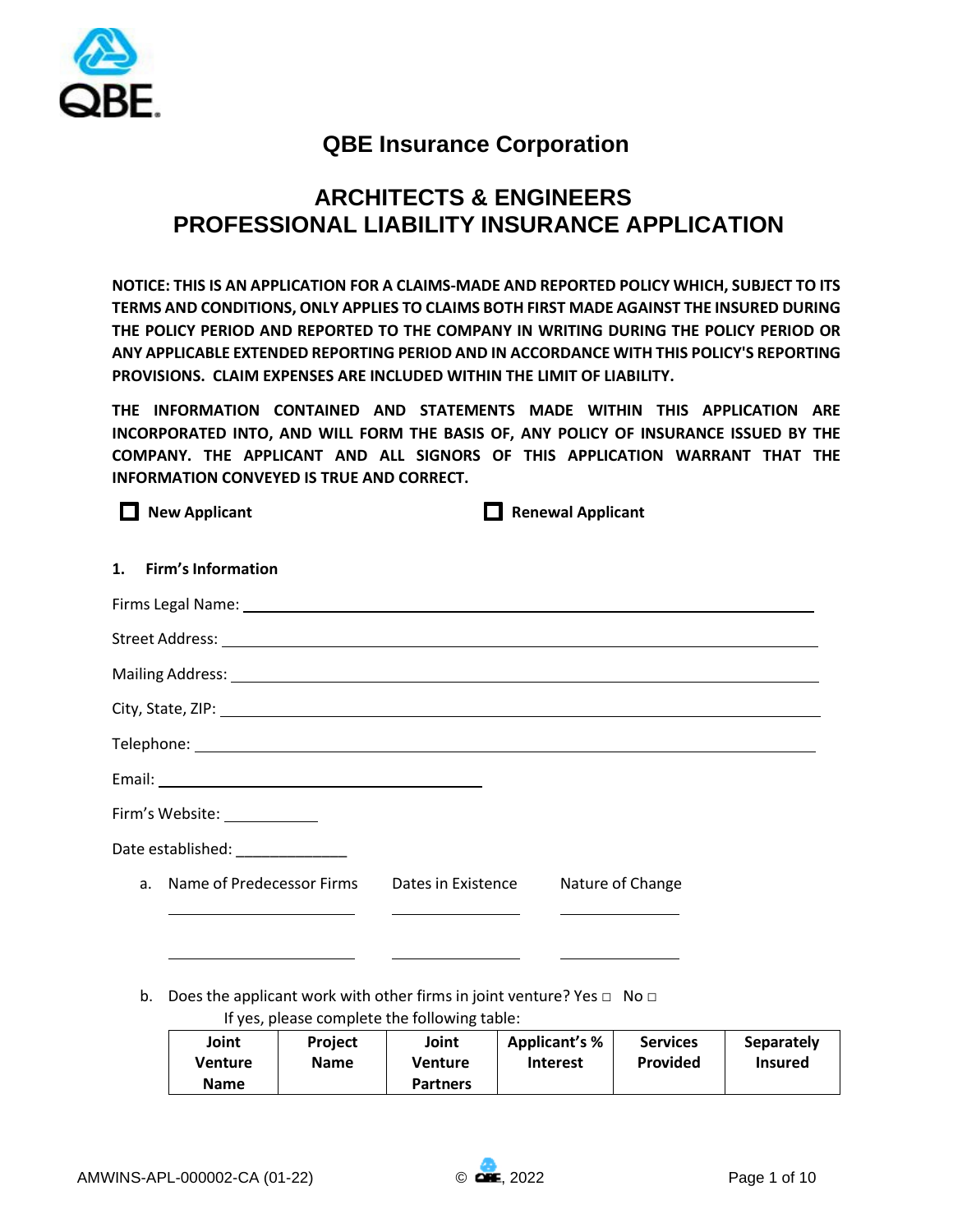|  |  | Yes $\Box$ No $\Box$ |
|--|--|----------------------|
|  |  | Yes $\Box$ No $\Box$ |

If "No" to separately insured, do the other members of the joint venture have coverage for their professional services as part of the Joint Venture? Yes □ No □

c. Is the firm, or any entity where the insured has an ownership interest domiciled outside of the U.S., its territories or possessions? The set of the set of the set of the set of the set of the set of the set of the set of the set of the set of the set of the set of the set of the set of the set of the set of the set

# d. Total Staff

|                            | Officers, Partners, Owners | Employees |  |
|----------------------------|----------------------------|-----------|--|
| Architects                 |                            |           |  |
| <b>Engineers</b>           |                            |           |  |
| <b>Other Professionals</b> |                            |           |  |
|                            |                            |           |  |

## **Total Design Professionals** =

# **2. Financial Information:**

|                 | Projection for         | First              | Second Past              | <b>Third Past</b>        | Fourth Past              |
|-----------------|------------------------|--------------------|--------------------------|--------------------------|--------------------------|
|                 | <b>Current Year</b>    | Completed          | <b>Fiscal Year</b>       | <b>Fiscal Year</b>       | <b>Fiscal Year</b>       |
|                 |                        | <b>Fiscal Year</b> |                          |                          |                          |
|                 | From:                  | From:              | From:                    | From:                    | From:                    |
|                 | To:                    | To:                | To:                      | To:                      | To:                      |
|                 |                        |                    |                          |                          |                          |
| Revenue         | $\overline{\varsigma}$ | \$                 | $\overline{\mathcal{S}}$ | $\overline{\mathcal{L}}$ | $\overline{\mathcal{S}}$ |
| Feasibility     |                        |                    |                          |                          |                          |
| studies         |                        |                    |                          |                          |                          |
| Direct          |                        |                    |                          |                          |                          |
| Reimbursable    |                        |                    |                          |                          |                          |
|                 |                        |                    |                          |                          |                          |
| All other       |                        |                    |                          |                          |                          |
| professional    |                        |                    |                          |                          |                          |
| services        |                        |                    |                          |                          |                          |
| Sub-            |                        |                    |                          |                          |                          |
| consultants     |                        |                    |                          |                          |                          |
|                 |                        |                    |                          |                          |                          |
| *Projects       |                        |                    |                          |                          |                          |
| outside of the  |                        |                    |                          |                          |                          |
| U.S.            |                        |                    |                          |                          |                          |
| ANNUAL          |                        |                    |                          |                          |                          |
| <b>TOTAL</b>    |                        |                    |                          |                          |                          |
| <b>REVENUES</b> |                        |                    |                          |                          |                          |

\*If projects outside the U.S., please provide project(s), including project name, location, construction values and completion date.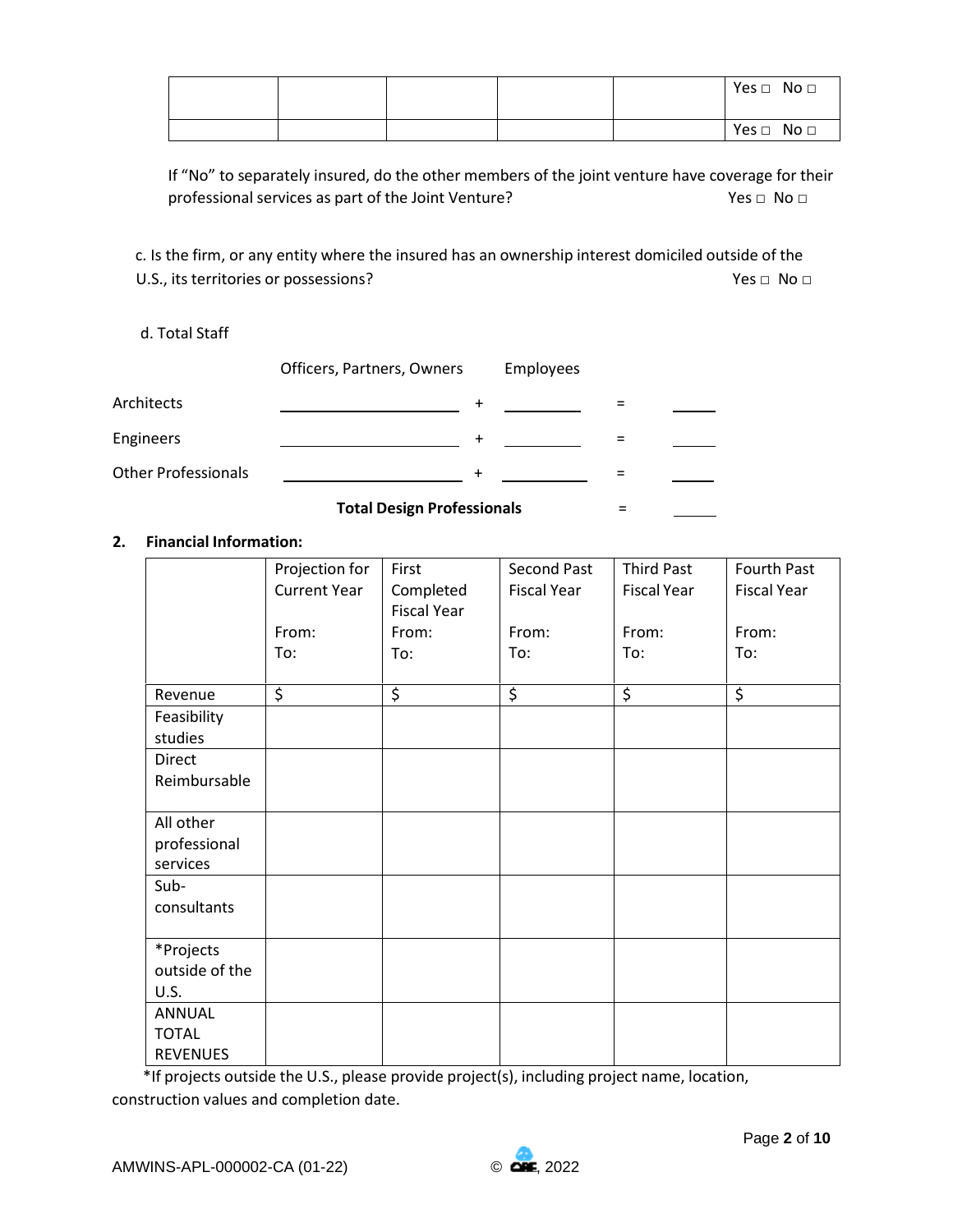Do you require sub-consultants to carry Professional Liability? Yes □ No □

**3. Disciplines:** Provide the percentage of the most recent fiscal year annual billings derived from each of the following disciplines. Please use whole numbers.

|                                     | % of Annual     |                                 | % of Annual     |
|-------------------------------------|-----------------|---------------------------------|-----------------|
| <b>Type of Services</b>             | <b>Billings</b> | <b>Type of Services</b>         | <b>Billings</b> |
| <b>Acoustical Engineering</b>       |                 | Geotechnical/Soil               |                 |
|                                     |                 | Engineering                     |                 |
|                                     |                 |                                 |                 |
| Architect                           |                 | <b>HVAC Engineering</b>         |                 |
|                                     |                 |                                 |                 |
| <b>Architect Planner</b>            |                 | <b>Illumination Engineering</b> |                 |
|                                     |                 |                                 |                 |
| <b>Civil Engineering</b>            |                 | <b>Interior Design</b>          |                 |
|                                     |                 |                                 |                 |
| Civil Engineering - WWTP            |                 | Landscape Architecture          |                 |
| <b>Communication Engineering</b>    |                 | Land Surveying                  |                 |
|                                     |                 |                                 |                 |
| <b>Construction Manager</b>         |                 | <b>Mechanical Engineering</b>   |                 |
| Agency and/or At risk               |                 |                                 |                 |
| <b>Electrical Engineering</b>       |                 | <b>Structural Engineering</b>   |                 |
|                                     |                 |                                 |                 |
| Environmental                       |                 | <b>Traffic Engineering</b>      |                 |
| Engineering/Consulting              |                 |                                 |                 |
|                                     |                 |                                 |                 |
| <b>Fire Suppression Engineering</b> |                 | Urban/Master Planning           |                 |
|                                     |                 |                                 |                 |
| <b>Forensic Engineering</b>         |                 | Other:                          |                 |
|                                     |                 |                                 |                 |
| Total (must equal 100%)             |                 |                                 | %               |

**4. Delivery Method:** Provide the percentage of the most recent fiscal year annual billings derived from each of the following types of work performed. Please use whole numbers.

| <b>Delivery Method</b>       | Percentage | <b>Delivery Method</b>       | Percentage |
|------------------------------|------------|------------------------------|------------|
| Design-Bid-Build             |            | Design/Procure/Construct     |            |
| Design Only                  |            | Build/Owner/Operate/Transfer |            |
| Design/Build (not Joint      |            | <b>Fast Track</b>            |            |
| Venture                      |            |                              |            |
| Design/Build (Joint Venture) |            | Other: (please describe)     |            |

**5.** What percentage of annual billings comes from your largest single client? \_\_\_\_\_\_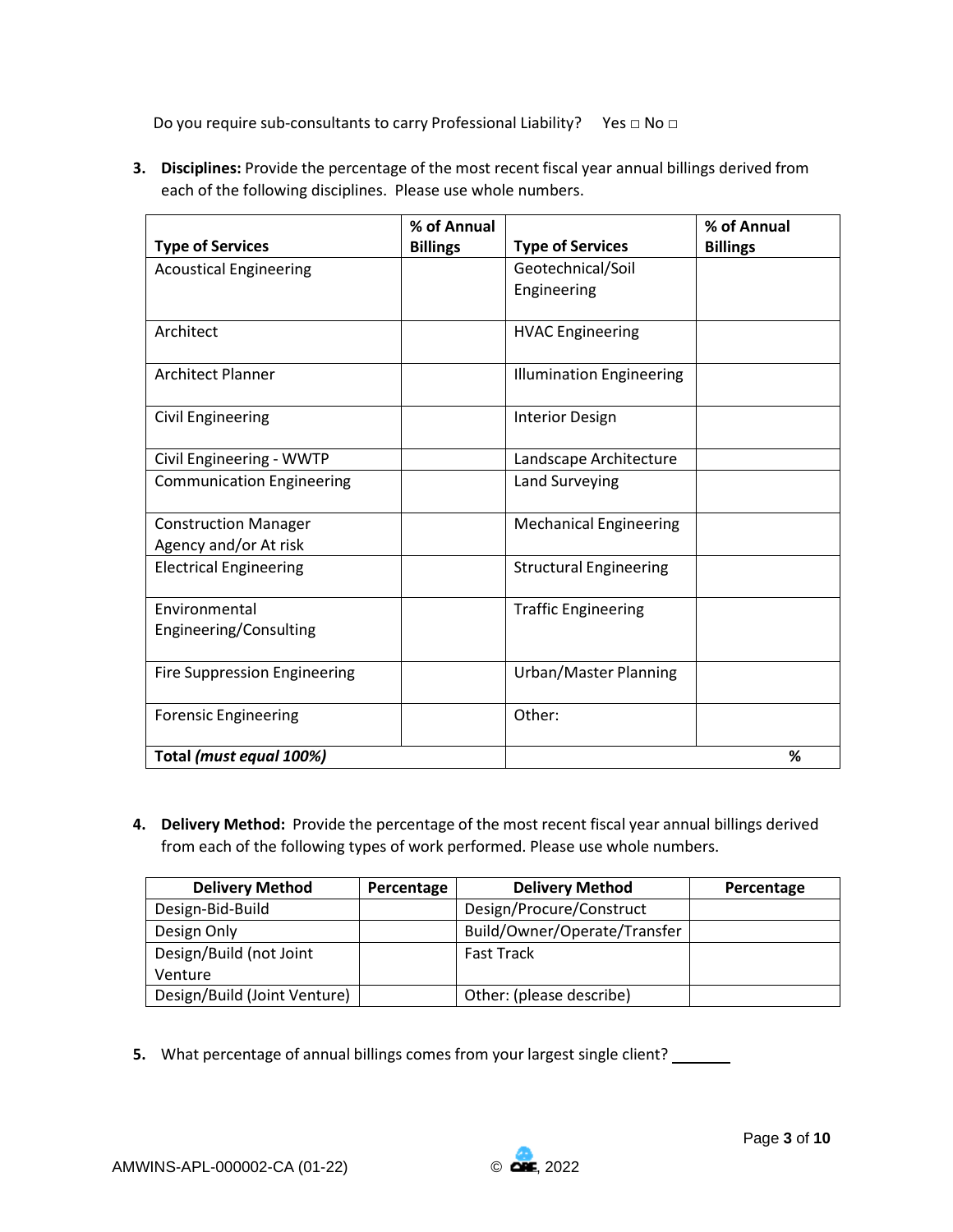**6.** Has the firm participated in any of the following projects or services in the past 10 years? Projects constructed outside the U.S.A Yes □ No □ Nuclear or Atomic Yes □ No □

| Amusement Rides or Water Slides      |                                | Yes $\Box$ No $\Box$ Refinery or Chemical Yes $\Box$ No $\Box$ |                      |
|--------------------------------------|--------------------------------|----------------------------------------------------------------|----------------------|
| <b>Asbestos Testing or Abatement</b> | Yes $\Box$ No $\Box$ Superfund |                                                                | Yes $\Box$ No $\Box$ |
| <b>Hazardous or Toxic Waste</b>      |                                | Yes □ No □ Elevator Consultant Yes □ No □                      |                      |
| Mines/Quarry/Offshore Structure      | Yes $\Box$ No $\Box$ Landfills |                                                                | Yes $\Box$ No $\Box$ |
| Dams/Reservoirs/Levees               | $Yes \Box No \Box$ Marine      |                                                                | Yes $\Box$ No $\Box$ |

**7. Project Types**: Provide the percentage of most recent fiscal year annual revenues derived from each of the following project types. Please use whole numbers.

| <b>Type of Project</b>                                                    | % of Annual<br><b>Billings</b> | <b>Type of Project</b>                                               | % of Annual<br><b>Billings</b> |
|---------------------------------------------------------------------------|--------------------------------|----------------------------------------------------------------------|--------------------------------|
| Airports                                                                  |                                | Multi-family/HUD                                                     |                                |
| <b>Airport Terminals</b>                                                  |                                | <b>Offices</b>                                                       |                                |
| Apartments                                                                |                                | Pools                                                                |                                |
| Arenas/Convention<br>Centers/Stadiums (%<br>greater than 10,000<br>seats) |                                | Recreation/Sports                                                    |                                |
| <b>Banks</b>                                                              |                                | Religious/Churches                                                   |                                |
| Bridges (% greater than<br>300 ft.)                                       |                                | Roads - Highways                                                     |                                |
| Condos/Townhouses                                                         |                                | RESIDENTIAL:<br><b>Custom Homes</b><br>Single Family<br>Sub-Division |                                |
| <b>Convalescent Homes</b>                                                 |                                | <b>Retail/ Shopping Centers</b>                                      |                                |
| Correctional Facilities /<br>Jails                                        |                                | Restaurants                                                          |                                |
| Courts/Justice                                                            |                                | Schools/Colleges                                                     |                                |
| Dormitories                                                               |                                | <b>Water Systems</b>                                                 |                                |
| <b>Harbors</b>                                                            |                                | Warehouses                                                           |                                |
| High Rise (greater than<br>15 stories)                                    |                                | Wastewater / Sewage<br><b>Treatment Plants or Systems</b>            |                                |
| Hospitals                                                                 |                                | <b>Tunnels</b>                                                       |                                |
| Hotels/Motels                                                             |                                | <b>Parking Garages</b>                                               |                                |
| Libraries                                                                 |                                | Piers                                                                |                                |

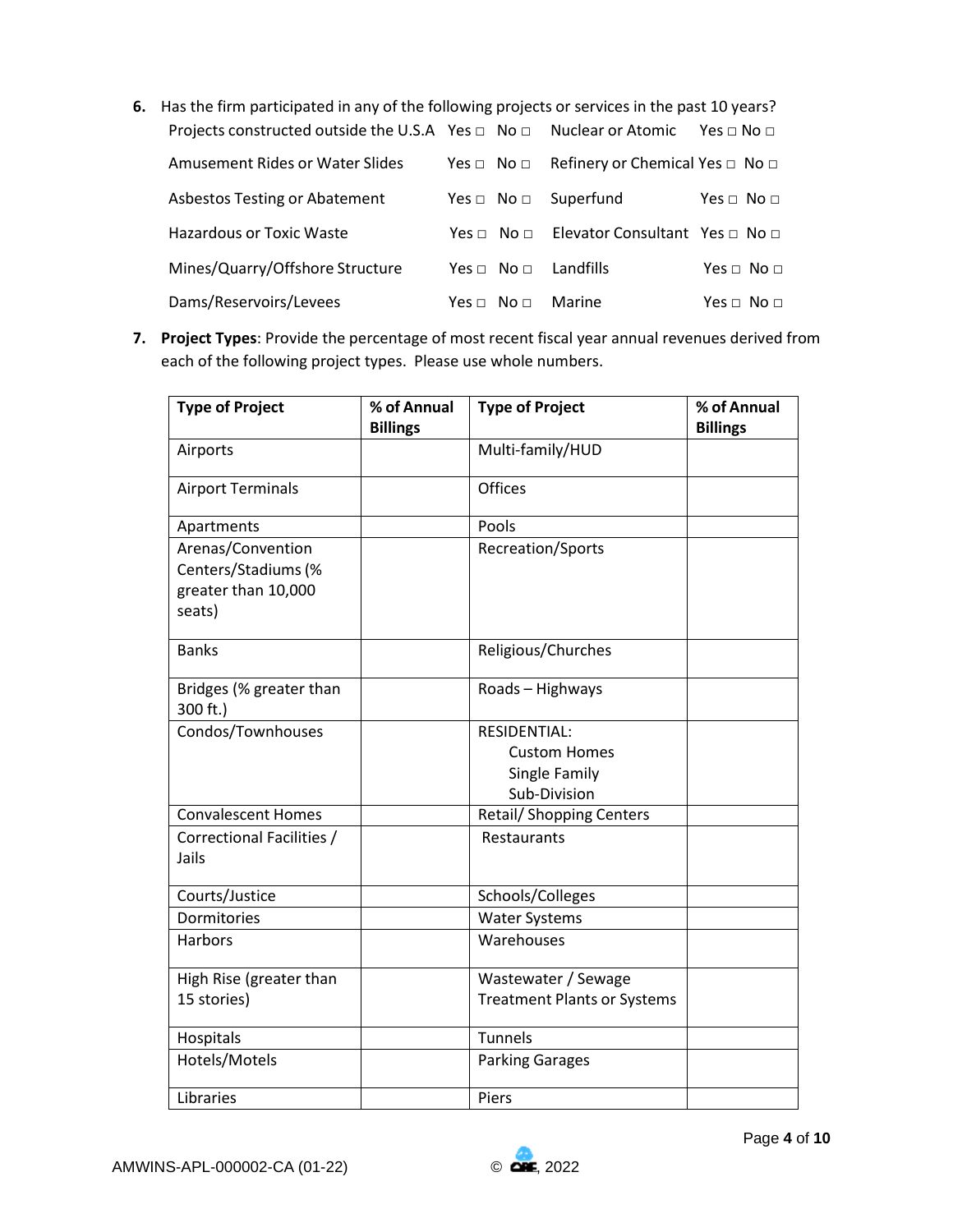| Manufacturing/Industrial   | <b>Utilities</b>        |  |
|----------------------------|-------------------------|--|
| Mass transit               | Other:                  |  |
| <b>Military Facilities</b> | Other:                  |  |
| <b>Mixed Used</b>          | Total (must equal 100%) |  |

**8. Client Types:** Please provide the types and percentages of clients (must total 100%):

| Commercial          | % | Institutional              | % |
|---------------------|---|----------------------------|---|
| Contractor's        | % | Lending Institutions       | % |
| Design Professional | % | Owners who act as builders | % |
| Developers          | % | Other: (specify)           |   |
| Governmental        | % |                            | % |
| Industrial          | ℅ |                            |   |

# **9. Risk Management and Quality Assurance/Control**

Did the principals or employees of the firm attend a risk management or loss prevention seminar?

|                                                           |                                                |                          |               |               |                    |               | $Yes \Box No \Box$ |  |
|-----------------------------------------------------------|------------------------------------------------|--------------------------|---------------|---------------|--------------------|---------------|--------------------|--|
|                                                           | Does the firm have a client selection process? |                          |               |               |                    |               | $Yes \Box No \Box$ |  |
| Does the firm utilize written quality control procedures? |                                                |                          |               |               | $Yes \Box No \Box$ |               |                    |  |
| List professional society memberships:                    |                                                |                          |               |               |                    |               |                    |  |
| $\sqcap$ AIA                                              | $\sqcap$ NSPE                                  | $\sqcap$ ACEC            | $\sqcap$ ASLA | $\sqcap$ ASCE | $\sqcap$ ASME      | $\sqcap$ ASID |                    |  |
| $\Box$ ASID                                               | $\Box$ ASGCA                                   | □Other (please specify): |               |               |                    |               |                    |  |

Written Agreements: Provide Applicant's professional services under the following contract types:

| <b>Professional Association Contract</b> | ℅ |
|------------------------------------------|---|
| Firm's Standard Contract                 | ℅ |
| Firm's Letter Agreement                  | ℅ |
| <b>Client Drafted Agreement</b>          | % |
| <b>Purchase Orders</b>                   | % |
| <b>Verbal Agreements</b>                 |   |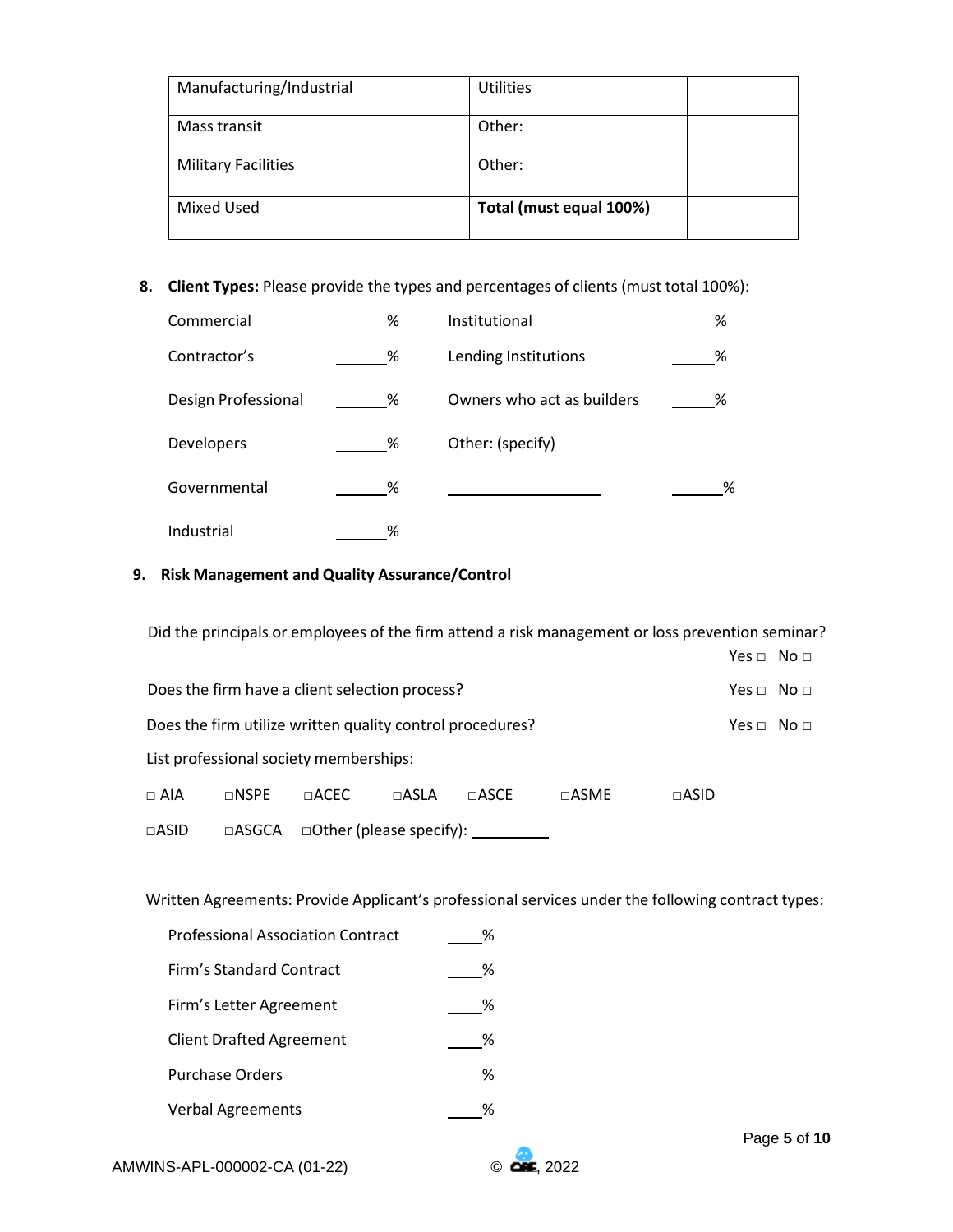| Does your firm incorporate a limitation of liability provision in its agreements? Yes $\Box$ No $\Box$ |  |  |  |  |
|--------------------------------------------------------------------------------------------------------|--|--|--|--|
|                                                                                                        |  |  |  |  |

If non-standard agreements are used, are they reviewed by legal counsel or your insurance agent/carrier for liability implication prior to signing?  $Yes \Box \ No \Box$ 

What percentage of professional employees have participated in continuing education program within the last two years? $\frac{1}{2}$  %

Has the Applicant participated in an external or internal peer review? Yes  $\Box$  No  $\Box$ 

Does Applicant maintain submittal, change orders and/or change order request logs on all projects? Yes  $\Box$  No  $\Box$ 

What percentage of your firm's projects utilize a model-based technology linked to a database of project information such as Building Information Modeling (BIM)? \_\_\_\_\_\_\_\_%

## **10. Insurance History**

Please provide details of your current professional liability policy:

| Carrier | Limits of Liability | Retention              | Policy Term | Premium |
|---------|---------------------|------------------------|-------------|---------|
|         |                     | (Straight/Shared/First |             |         |
|         |                     | Dollar)                |             |         |
|         |                     |                        |             |         |
|         |                     |                        |             |         |
|         |                     |                        |             |         |
|         |                     |                        |             |         |
|         |                     |                        |             |         |

Retroactive date: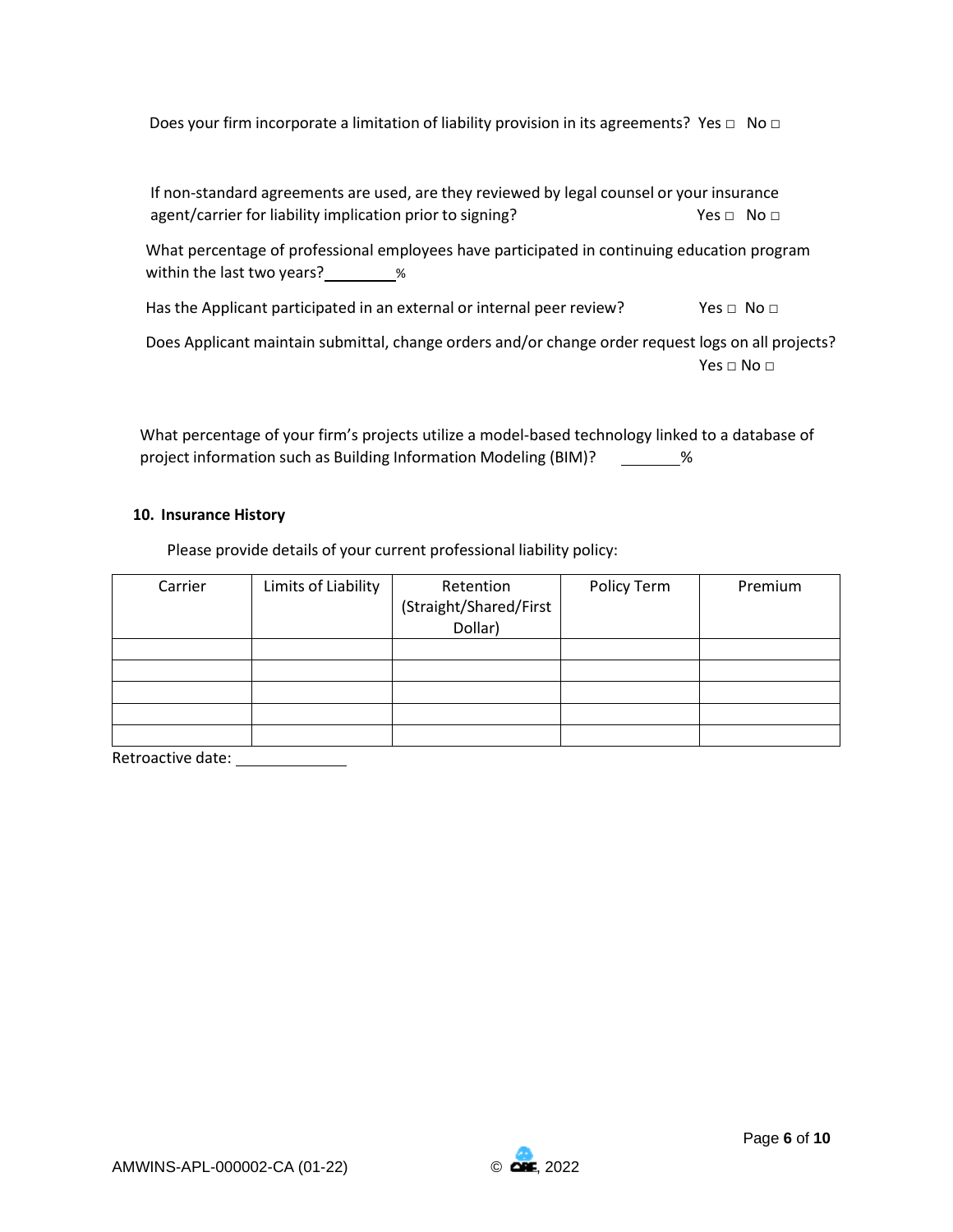## **11. Claims Section**

a. Do you or any principal, partner, officer, director, insurance manager or shareholder of your firm have knowledge of any act, error, omission, unresolved job dispute, accident or any other circumstance that is or could be the basis for a claim under the proposed professional liability insurance policy? Yes □ No □

If yes, please provide claim supplement:

b. Have any professional liability claims been made, incidents reported or legal action brought in the past 5 years or made earlier and still pending against your firm, its predecessors or any past or present principal, partner, officer, director, shareholder, or employee? Yes  $\Box$  No  $\Box$ 

If yes, please provide claim supplement:

c. In the past five years, the firm and/or the principals have not been involved in any disciplinary proceeding, bankruptcy or the revocation of license. Yes □ No □

If yes, please provide details.

## **12. Warranty**

**The undersigned authorized partner, principal, director, or officer represents and warrants on behalf of the Named Insured and all individuals or entities who qualify as Insureds under this proposed policy that to the best of his/her knowledge and belief after diligent inquiry and investigation, the statements set forth herein and attached hereto are true. It is understood that the statements in this Application, including material submitted to or obtained by the underwriter, are material to the acceptance of the risk, and relied upon by the underwriter. The undersigned authorized partner, principal, director or officer of the applicant declares that the statements set forth herein are true. The undersigned agrees that if the information supplied on this Application changes between the date of this Application and the effective date of the insurance, that he/she will immediately notify the Insurer of such changes, and the Insurer may withdraw or modify any outstanding quotations or authorizations or agreements to bind the insurance.** 

**Signing this Application does not bind the applicant or the Insurer to complete the insurance, but it is agreed that this Application shall be the basis of the contract should a policy be issued, and it will be attached to and become part of the Policy.** 

| SIGNED:              | DATE<br>-- |
|----------------------|------------|
| <b>PRINTED NAME:</b> | .          |

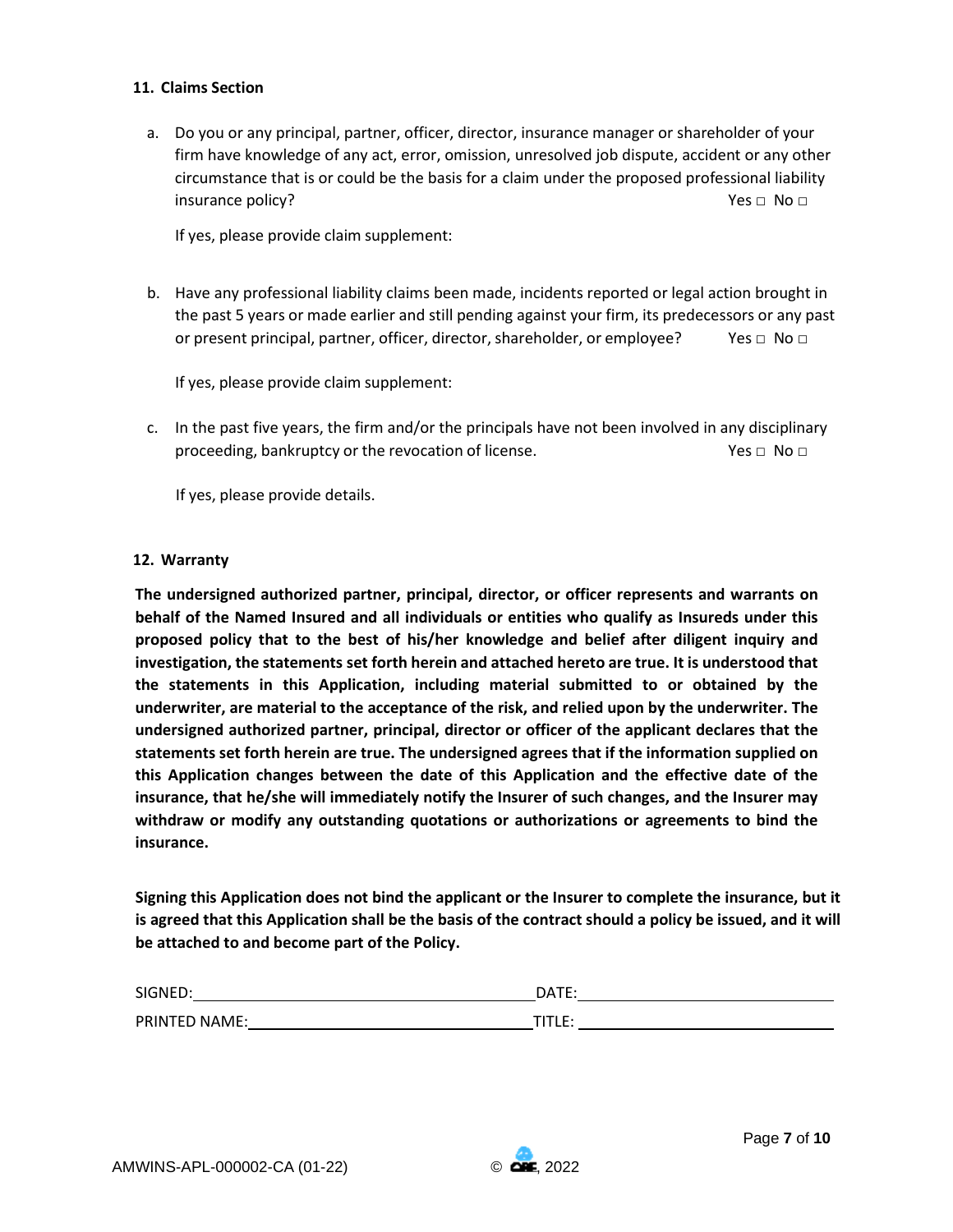PRODUCER/AGENCY NAME:

AGENCY CONTACT:

AGENCY EMAIL ADDRESS:

\* If you are electronically submitting this document, apply your electronic signature to this form by checking the Electronic Signature and Acceptance box below. By doing so, you agree that your use of a key pad, mouse, or other device to check the Electronic Signature and Acceptance box constitutes your signature, acceptance, and agreement as if actually signed by you in writing and has the same force and effect as a signature affixed by hand.

Electronic Signature and Acceptance – Authorized Representative

### **Fraud Prevention – General Warning**

**NOTICE**: Any person who knowingly, or knowingly assist another, files an application for insurance or claim containing any false, incomplete or misleading information for the purpose of defrauding or attempting to defraud an Insurance Company may be guilty of a crime and may be subject to criminal and civil penalties and loss of insurance benefits.

#### **Attention: Insureds in AK**

A person who knowingly and with intent to injure, defraud, or deceive an insurance company files a claim containing false, incomplete, or misleading information may be prosecuted under state law.

#### **Attention: Insureds in AR**

Any person who knowingly presents a false or fraudulent claim for payment of a loss or benefit or knowingly presents false information in an application for insurance is guilty of a crime and may be subject to fines and confinement in prison.

#### **Attention: Insureds in CA**

For your protection, California law requires the following to appear on this form. Any person who knowingly presents false or fraudulent information to obtain or amend insurance coverage or to make a claim for the payment of loss is guilty of a crime and may be subject to fines and confinement in state prison.

#### **Attention: Insureds in CO, KY, LA, NJ, NM, NY, and OH**

Any person who knowingly and with intent to defraud any insurance company or other person files an application for insurance or statement of claim containing any materially false information, or conceals for the purpose of misleading, information concerning any fact material thereto, commits a fraudulent insurance act, which is a crime, and may also be subject to a civil penalty.

(In New York, the civil penalty is not to exceed five thousand dollars and the stated value of the claim for each such violation.)

(In Colorado, any insurance company or agent of an insurance company who knowingly provides false, incomplete, or misleading facts or information to a policyholder or claimant for the purpose of defrauding or attempting to defraud the policyholder or claimant with regard to a settlement or award payable from insurance proceeds shall be reported to the Colorado Division of Insurance within the Department of Regulatory Agencies.)

#### **Attention: Insureds in DC**

WARNING: It is a crime to provide false or misleading information to an insurer for the purpose of defrauding the insurer or any other person. Penalties include imprisonment and/or fines. In addition, an insurer may deny insurance benefits if false information materially related to a claim was provided by the applicant.**Attention: Insureds in FL** 

Any person who knowingly and with intent to injure, defraud, or deceive any insurer files a statement of claim or an application containing any false, incomplete, or misleading information is guilty of a felony of the third degree.

#### **Attention: Insureds in KS**

A 'fraudulent insurance act' means an act committed by any person who, knowingly and with intent to defraud, presents, causes to be presented or prepares with knowledge or belief that it will be presented to or by an insurer, purported insurer, broker or any agent thereof, any written, electronic, electronic impulse, facsimile, magnetic, oral, or telephonic communication or statement as part of, or in support of, an application for



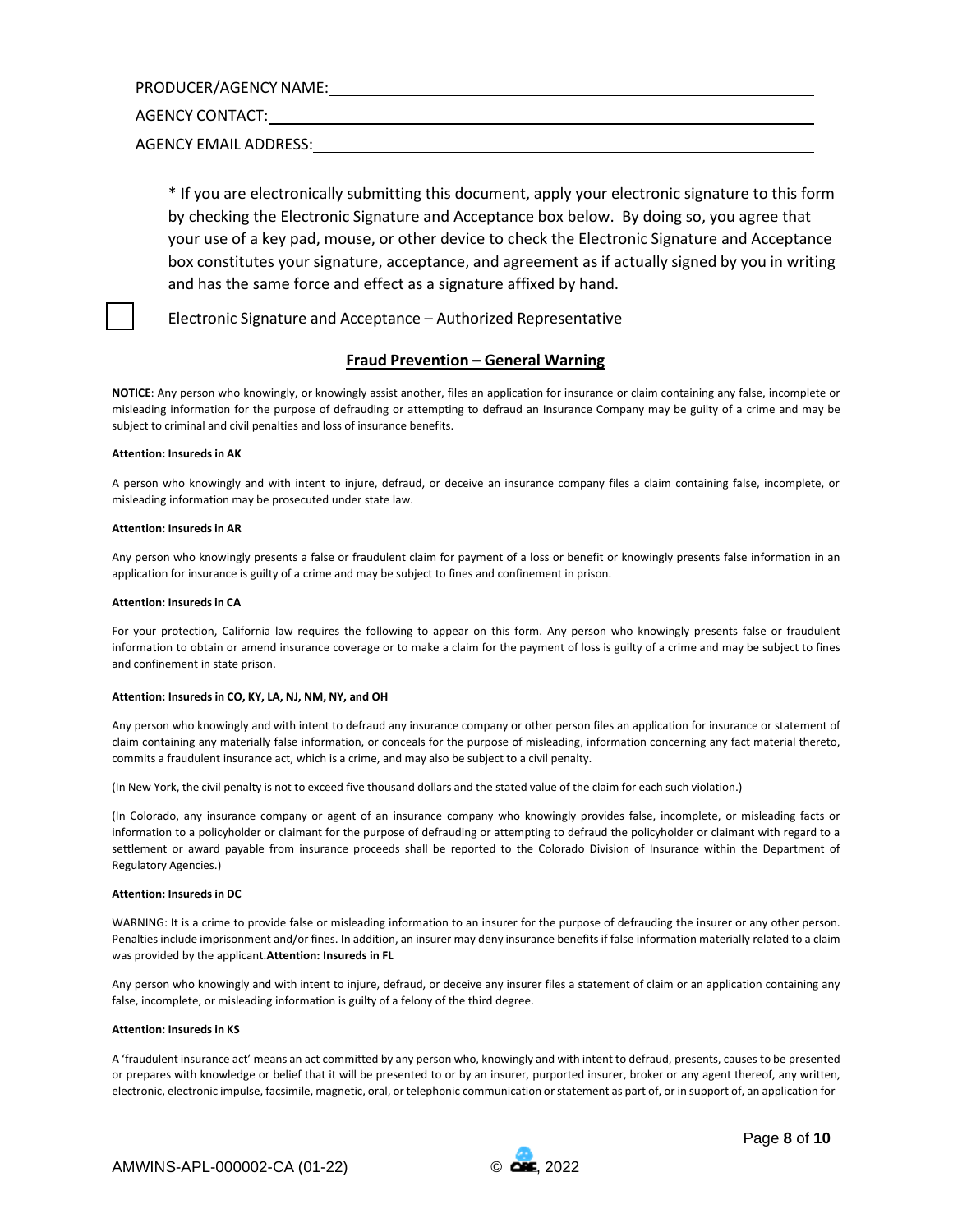the issuance of, or the rating of an insurance policy for personal or commercial insurance, or a claim for payment or other benefit pursuant to an insurance policy for commercial or personal insurance which such person knows to contain materially false information concerning any fact material thereto; or conceals, for the purpose of misleading, information concerning any fact material thereto.

#### **Attention: Insureds in ME, TN, VA, and WA**

It is a crime to knowingly provide false, incomplete, or misleading information to an insurance company for the purpose of defrauding the company. Penalties include imprisonment, fines, and denial of insurance benefits.

#### **Attention: Insureds in MD**

Any person who knowingly or willfully presents a false or fraudulent claim for payment of a loss or benefit or who knowingly or willfully presents false information in an application for insurance is guilty of a crime and may be subject to fines and confinement in prison.

#### **Attention: Insureds in NH**

Any person who, with a purpose to injure, defraud or deceive any insurance company, files a statement of claim containing any false, incomplete or misleading information is subject to prosecution and punishment for insurance fraud, as provided in RSA 638:20.

#### **Attention: Insureds in NJ**

Any person who includes any false or misleading information on an application for an insurance policy is subject to criminal and civil penalties.

#### **Attention: Insureds in OK**

Any person who knowingly, and with intent to injure, defraud or deceive any insurer, makes any claim for the proceeds of an insurance policy containing any false, incomplete or misleading information is guilty of a felony.

#### **Attention: Insureds in OR**

Any person who knowingly presents a false or fraudulent claim for payment of a loss or benefit or knowingly presents materially false information in an application for insurance may be guilty of a crime and may be subject to fines and confinement in prison. In order for the Company to deny a claim on the basis of misstatements, misrepresentations, omissions or concealments on your part, we must show that:

- A. The misinformation is material to the content of the policy;
- B. The Company relied upon the misinformation; and
- C. The information was either:
	- 1. Material to the risk assumed by us; or
	- 2. Provided fraudulently.

For remedies other than the denial of a claim, misstatements, misrepresentations, omissions or concealments on your part must either be fraudulent or material to our interests.

With regard to fire insurance, in order to trigger the right to remedy, material misrepresentations must be willful or intentional. Misstatements, misrepresentations, omissions or concealments on your part are not fraudulent unless they are made with the intent to knowingly defraud.

#### **Attention: Insureds in PA**

Any person who knowingly and with intent to defraud any insurance company or other person files an application for insurance or statement of claim containing any materially false information or conceals for the purpose of misleading, information concerning any fact material thereto commits a fraudulent insurance act, which is a crime and subjects such person to criminal and civil penalties.

#### **Attention: Insureds in RI**

Any person who knowingly presents a false or fraudulent claim for payment of a loss or benefit or knowingly presents false information in an application for insurance is guilty of a crime and may be subject to fines and confinement in prison.

### **Application Addendum**

**Applicable in AK, FL, KS, KY, ME, MT, NH, NV, NC, OK, OR, SD, VT, WV**: As may be used within this application, the word "warrant"/"Warranty" is replaced with the word "represents"/"representation".

**Applicable in Georgia:** As may be used within this application, the word "warrant" is replaced with the word "certify". The following statement is added and supersedes any conflicting statement in the application: